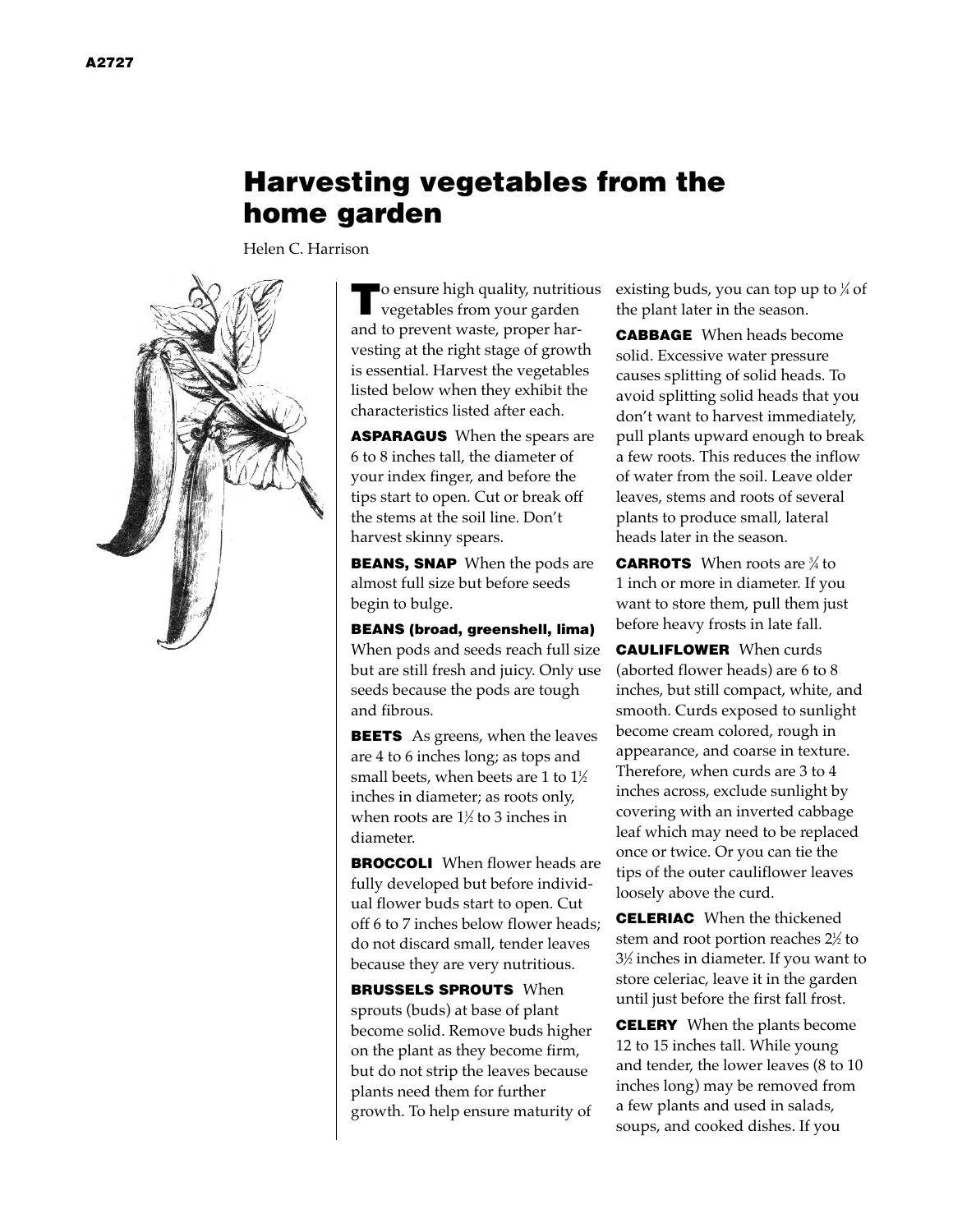want to store the plants with roots attached, leave them in the garden until the first fall frost.

**CHARD** When plants become 6 to 8 inches tall, thin 4 to 6 inches between plants and use the small plants in cooking. Thereafter, remove only the outer, older leaves when they are 8 to 10 inches long but still young and tender. New leaves will continue to grow from the center of each plant for a continuous harvest of young, tender chard.

**CHINESE CABBAGE** Cut entire head off at ground line before the first hard freeze.

**CHIVES** Break off new leaves at ground level as they appear in early spring. Use young, tender leaves throughout the season.

### **SELECTED HERBS**

| <b>HERB</b> | <b>PART</b><br>USED | HARVEST         |
|-------------|---------------------|-----------------|
| Anise       | seed                | when ripe       |
| Basil       | leaves              | as needed       |
| Borage      | flowers             | as needed       |
| Caraway     | seed                | slightly unripe |
| Cardamom    | seed                | slightly unripe |
| Catnip      | leaves              | as needed       |
| Chervil     | leaves              | as needed       |
| Cilantro    | leaves              | as needed       |
| Comfrey     | leaves              | as needed       |
| Coriander   | seed                | when ripe       |
| Fennel      | seed                | when ripe       |
|             | leaves              | as needed       |
| Ginger      | rhizome             | when mature     |
| Ginseng     | root                | when mature     |
| Horehound   | leaves              | before bloom    |
| Lemon balm  | leaves              | as needed       |
| Lovage      | leaves              | as needed       |
| Marjoram    | leaves              | as needed       |
| Mint        | leaves              | as needed       |
| Oregano     | leaves              | dry leaves      |
| Parsley     | leaves              | as needed       |
| Rosemary    | leaves              | as needed       |
| Sage        | leaves              | as needed       |
| Savory      | leaves              | as needed       |
| Tarragon    | leaves              | as needed       |
| Thyme       | leaves/<br>cuttings | as needed       |

**COLLARDS** Break off outer leaves when they are 8 to 10 inches long. New growth from the center of each plant provides a continuous harvest of young, tender leaves.

### **COWPEAS OR BLACK-EYED**

**PEAS** When seeds are near full size, but still bright green; as mature or dry seeds, when seeds are full size and dry. Dry seeds are used for cooking, baking, and in soups.

**CUCUMBERS** For sweet pickles, when fruits are  $1\frac{1}{2}$  to  $2\frac{1}{2}$  inches long; for dills, when fruits are 3 to 4 inches long; for slicing, when fruits are 6 to 9 inches, bright green, and firm. Older cucumbers are dull in color, less crisp, may have objectionable seeds and may produce lower yields. Harvest burpless cucumbers when they are 10 to 12 inches long.

**DILL** Use dried or freshly chopped leaves. For dill pickles, cut fruiting top with several inches of stem when fruit is fully developed but not yet brown. Use either fresh or dried.

**EGGPLANT** When fruits are about 4 to 6 inches in diameter but still firm and bright in color. Older fruits become dull in color, soft and seedy.

**ENDIVE** When plant is 10 to 12 inches across and after you blanch the center leaves by covering or tying loosely to exclude light for 2 to 3 weeks.

**GARDEN CRESS** When leaves are 3 to 5 inches long. You can sow again in late summer, about August 10, for fall harvest.

**GARDEN HUCKLEBERRY** When fruits are fully ripe and black.

**GARLIC** Pull just before the first fall frost.

**GOURDS** Edible cultivars, when fruits are 8 to 10 inches long, young

and tender; ornamental cultivars, when fruits are mature and fully colored but before first fall frost.

**HORSERADISH** Dig roots in late fall or early the following spring.

**JERUSALEM ARTICHOKE** Dig tubers after early fall frosts or very early spring before new growth starts.

**KALE** Break off outer leaves as they become 8 to 10 inches long. New leaves will grow from the center of each plant for a continuous harvest.

**KOHLRABI** When ''bulbs'' (thickened stems) reach 2 to 4 inches in diameter, depending on cultivar. The heirloom variety Giganta reaches about 10 pounds and 8 inches in diameter without becoming woody.

**LEEKS** When 1 to 1½ inches in diameter but before fall frosts.

**LENTILS** When pods turn yellow. Mature seeds are used in soups.

**LETTUCE** Leaf cultivars, when outer, older leaves are 4 to 6 inches long; heading cultivars, when heads are moderately firm and before seed stalks start. Older, outer leaves may be taken from plants of either leaf or head lettuce as soon as the leaves are 4 to 6 inches long. New leaves provide a continuous harvest of tender, tasty lettuce until hot weather brings on bitter flavor and seed stalks start.

**MUSHROOMS** Cultivated, when mushroom (fruiting body of fungus) is 1 to 2 inches across but before cap separates from stem.

**MUSKMELON** When base of fruit stem starts to separate from fruit. Fruit will be almost ripe when separation starts and fully ripe when a crack appears completely around the base of the fruit stem.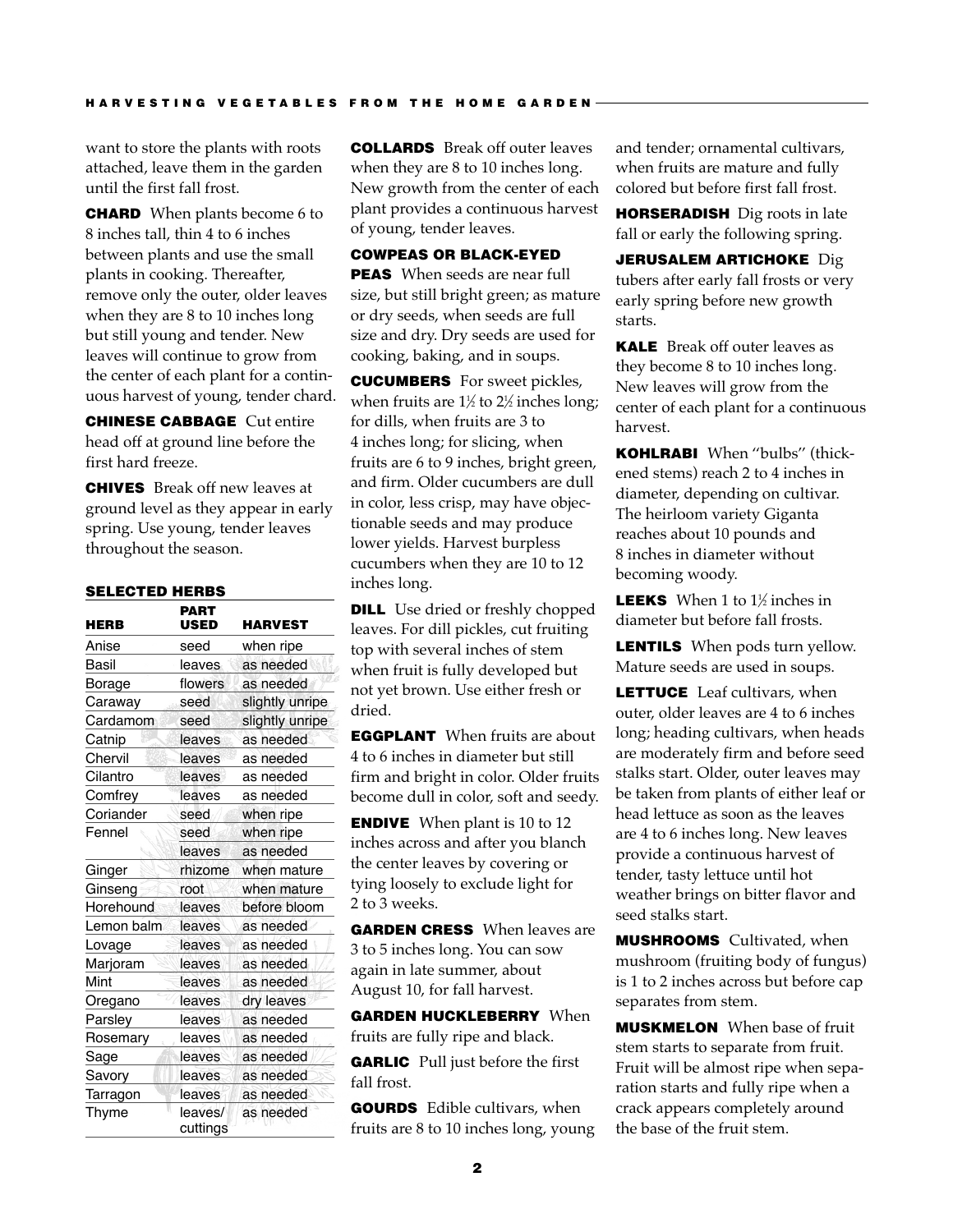**MUSTARD** Harvest outer leaves when 8 to 10 inches long. New leaves provide continuous harvest until flavor becomes strong and leaves become tough in texture from hot weather. Seed again in late summer, about August 1, for milder flavor and tender texture.

**OKRA** When young and tender pods (fruits) are 3 to 4 inches long but still bright green (or purple for some cultivars).

**ONIONS** From sets for green onions, harvest when 6 to 8 inches tall. Harvest any with round, hollow seed stalks as soon as these stalks appear. Continue harvesting larger plants until all are used. Mature onions from sets do not store well. If planted from seeds or plants (Sweet Spanish cultivars), harvest when tops fall over and begin to dry. Pull with tops on and dry them in a protected place, cutting tops 1 inch above bulb for further drying. Sweet Spanish onions may not keep as well as the more pungent-type storage cultivars grown from seeds sown directly in the garden.

**PARSLEY** When outer leaves are 3 to 4 inches long. Continue to remove outer leaves while they are still young and tender throughout the summer and until heavy frosts in late fall. Start a new plant from seeds sown in a pot outdoors about August 1 for harvesting indoors during winter.

**PARSNIPS** In very late fall, after early frosts, and in very early spring before growth starts. If the roots are to be left in the soil over winter, cover after early frosts with 3 to 5 inches of soil to avoid injury from alternate freezing and thawing. The garden parsnip is not poisonous in any season.

**PEAS** Regular cultivars, when pods are fully developed but still bright green. Harvest edible-pod cultivars (snow, Chinese), when pods reach near full size (about 3 inches) and before seeds show appreciable enlargement. If you want to only eat the seeds, harvest when seeds are fully developed but pods are still fresh and bright green. Other edible-pod cultivars (Sugar Snap and Sugar Ann) have high sugar content and pods with fairly thick walls. Harvest these when the pods are filled out.

**PEANUTS** When fruits (seeds in shells) are fully developed, just before first fall frost. To harvest, lift plants with fruits attached and allow to dry for several days.

**PEPPERS** When fruits are firm, good size and appropriate color. In 2 to 3 weeks "mature-green" peppers will be fully ripe (green will change to red).

**POTATOES** When tubers are full size and the skin is firm. ''New'' potatoes may be harvested at any size, but generally are dug after the tubers are  $1\frac{1}{4}$  to  $1\frac{1}{2}$  inches in diameter.

**PUMPKINS** When fruits are full size, the rind is firm and glossy, and the portion of the fruit touching the soil is cream to orange.

**RADICCHIO (RED CHICORY)** In the fall, after the first frost, for best flavor. The burgundy red-colored leaves with white midribs should be folded to resemble a small, loose head of cabbage.

**RADISHES** When 1 to 1½ inches in diameter.

**RHUBARB** When stalks (leaf petioles) are 8 to 15 inches long. Flavor and tenderness are best in spring and early summer. Light harvesting from vigorous, well-established plants may be continued through-

out the season, and you may pull all leaves present just before the first fall frost.

**SALSIFY** In late fall, preferably after early frost, or in early spring before new growth starts. If you leave the roots in the soil over winter, cover after early frosts with 3 to 5 inches of soil to avoid injury from alternate freezing and thawing.

**SPINACH** When larger leaves are 6 to 8 inches long. Pull larger, whole plants from the row until you harvest all plants. Spinach planted in early spring goes to seed when the days get longer; spinach planted about August 1 does not go to seed during the shorter days of fall.

**SQUASH** Winter squash, when fruits are full size, the rind is firm and glossy, and the portion of the fruit touching the soil is cream to orange. Harvest summer squash when fruits are 6 to 10 inches long for long-fruited cultivars, and 3 to 6 inches in diameter for flat, scalloped cultivars.

**SWEET CORN** When kernels are fully rounded but still filled with milky juice. Harvest about 21 days after silk appears. To make the soil easier to work the following year, pull each stalk out of the ground when you harvest the last ear; chop and place in compost pile or discard.

**SWEET POTATOES** Late in the fall but before the first early frost. Dig carefully to avoid cuts, bruises and broken roots. Use smaller, younger roots soon after harvest; sweet potatoes do not store well when grown in Wisconsin's comparatively cool, short seasons.

**TOMATOES** When fruits are fully colored. For fully ripe tomatoes, leave completely red fruits on